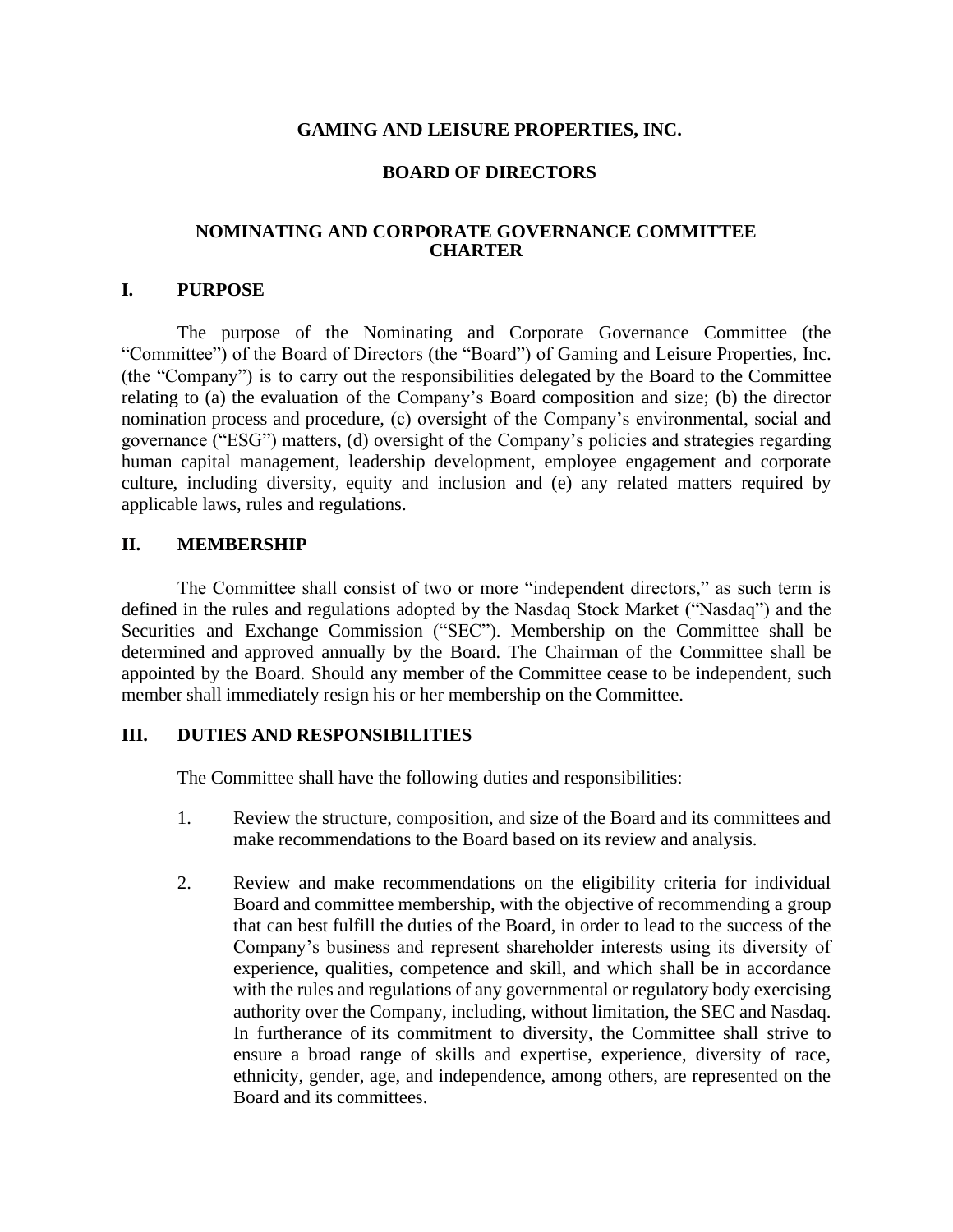- 3. Identify and recommend, for the selection by a majority of the Board, potential candidates, including those candidates recommended by shareholders in accordance with the Company's Bylaws and candidates to fill any vacancies that occur, for election or re-election to the Board. As part of its review of a potential candidate's qualifications, the Committee shall conduct a background check of all potential candidates to confirm the qualifications and character of the candidate, to evaluate whether such a candidate may be an "Unsuitable Person" (as such term is defined in the Company's Articles of Incorporation) and to make such other determinations as the Committee may deem appropriate or necessary. The Committee's oversight of director nominations shall not apply with respect to those directors, if any, entitled to be nominated for director by a third party pursuant to a binding obligation of the Company.
- 4. Make an initial determination for recommendation to the Board as to whether, with respect to membership on the Company's audit committee, a director or director candidate (i) is financially literate, and (ii) is an "audit committee financial expert," as that term is defined or construed from time to time in the Securities Exchange Act of 1934, as amended, the Nasdaq Stock Market LLC Rules and other laws and regulations applicable to the Company and the audit committee.
- 5. Review annually the composition of each standing committee of the Board (including the Committee) and present recommendations for committee membership to the Board.
- 6. Review any director resignation letter tendered in accordance with the Company's director resignation policy and evaluate and recommend to the Board whether such resignation should be accepted.
- 7. Review the Company's Corporate Governance Guidelines at least annually and recommend any proposed changes to the Board for approval.
- 8. Oversee the Company's corporate governance practices and procedures, including identifying best practices and reviewing and recommending to the Board for approval any changes to the documents, policies and procedures in the Company's corporate governance framework.
- 9. Oversee and periodically review the Company's ESG-related strategies, activities, policies and framework including but not limited to matters regarding sustainability, human capital management, including diversity, equity and inclusion, the protection of the health, well-being and safety and employees, and talent recruitment, development, retention and engagement and provide input to the Board regarding the Company's management of current and emerging ESG matters.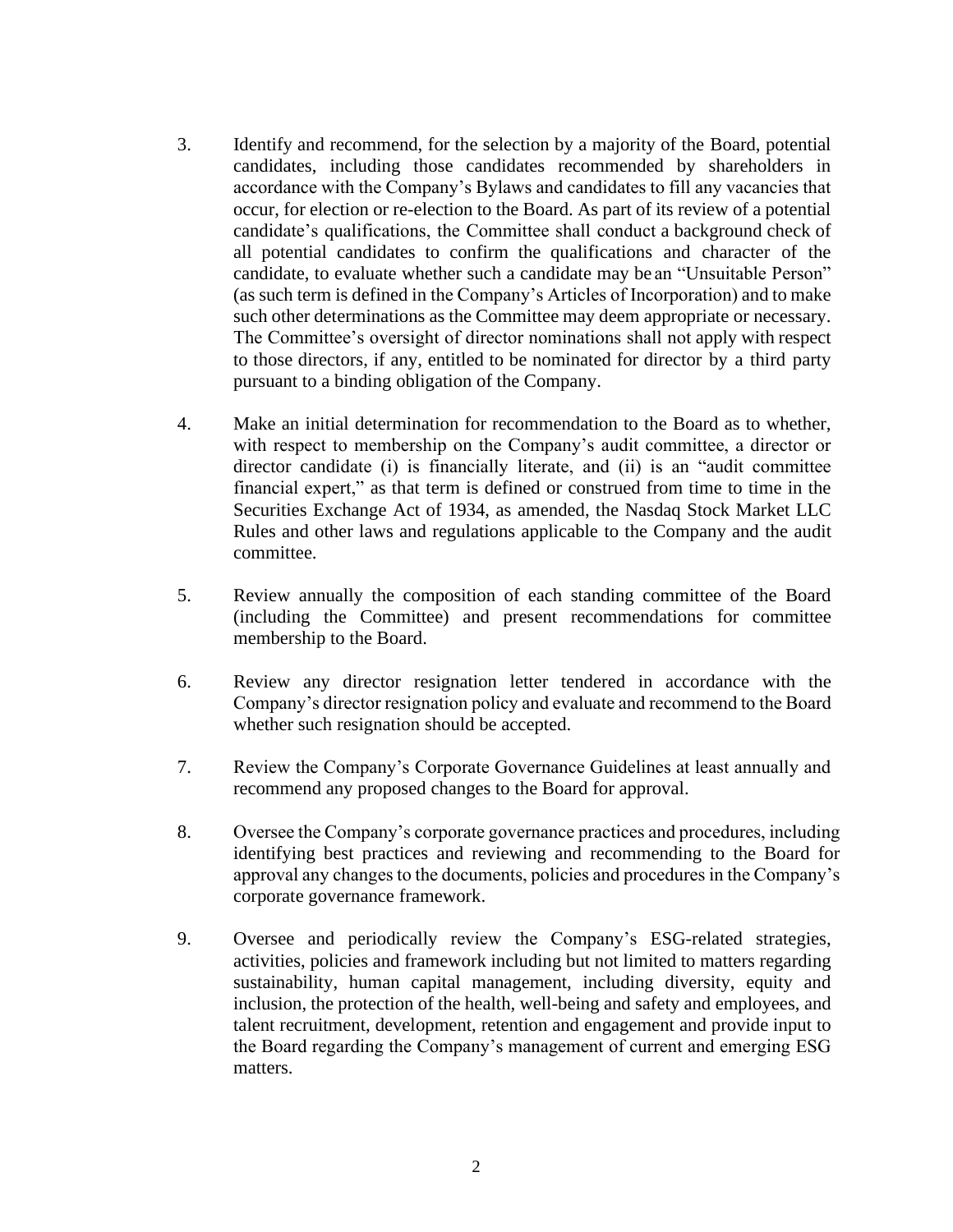- 10. Oversee shareholder engagement with respect to ESG matters.
- 11. Determine and oversee the share ownership guidelines applicable to directors and executive officers.
- 12. Review and assess succession planning for management and leadership of the Company.
- 13. Oversee an annual evaluation of the Board and its committees (including a selfevaluation) and make recommendations to the Board as may be appropriate following consideration of the results of such evaluation.
- 14. Review and discuss with management the disclosure regarding the operations of the Committee and director independence, and recommend that this disclosure be included in the Company's proxy statement or annual report on Form 10-K, as applicable.
- 15. Develop and recommend to the Board for approval standards for determining whether a director has a relationship with the Company that would impair its independence.
- 16. Review this charter at least annually and recommend any proposed changes to the Board for approval.
- 17. Engage third parties, if and when the Committee deems appropriate, to identify potential director nominee candidates, which shall include instructing such parties of the criteria to be considered to ensure the Committee's commitment to maintain an appropriate balance of tenure, diversity, skills and experience on the Company's Board.
- 18. Review other information and recommend other actions as it deems appropriate.

# **IV. RESOURCES**

The Committee shall have the authority, in its sole discretion, to retain and obtain the advice and assistance of internal or external legal counsel, search firms and other advisors (each, an "advisor"), as it deems necessary or appropriate, in its sole discretion, to fulfill its duties and responsibilities under this charter. The Committee shall be directly responsible for the appointment, compensation and oversight of the work of any advisors retained by the Committee and shall set the compensation and such other terms of such advisors. The Committee shall receive appropriate funding from the Company, as determined by the Committee in its capacity as a committee of the Board, for the payment of compensation to its advisors.